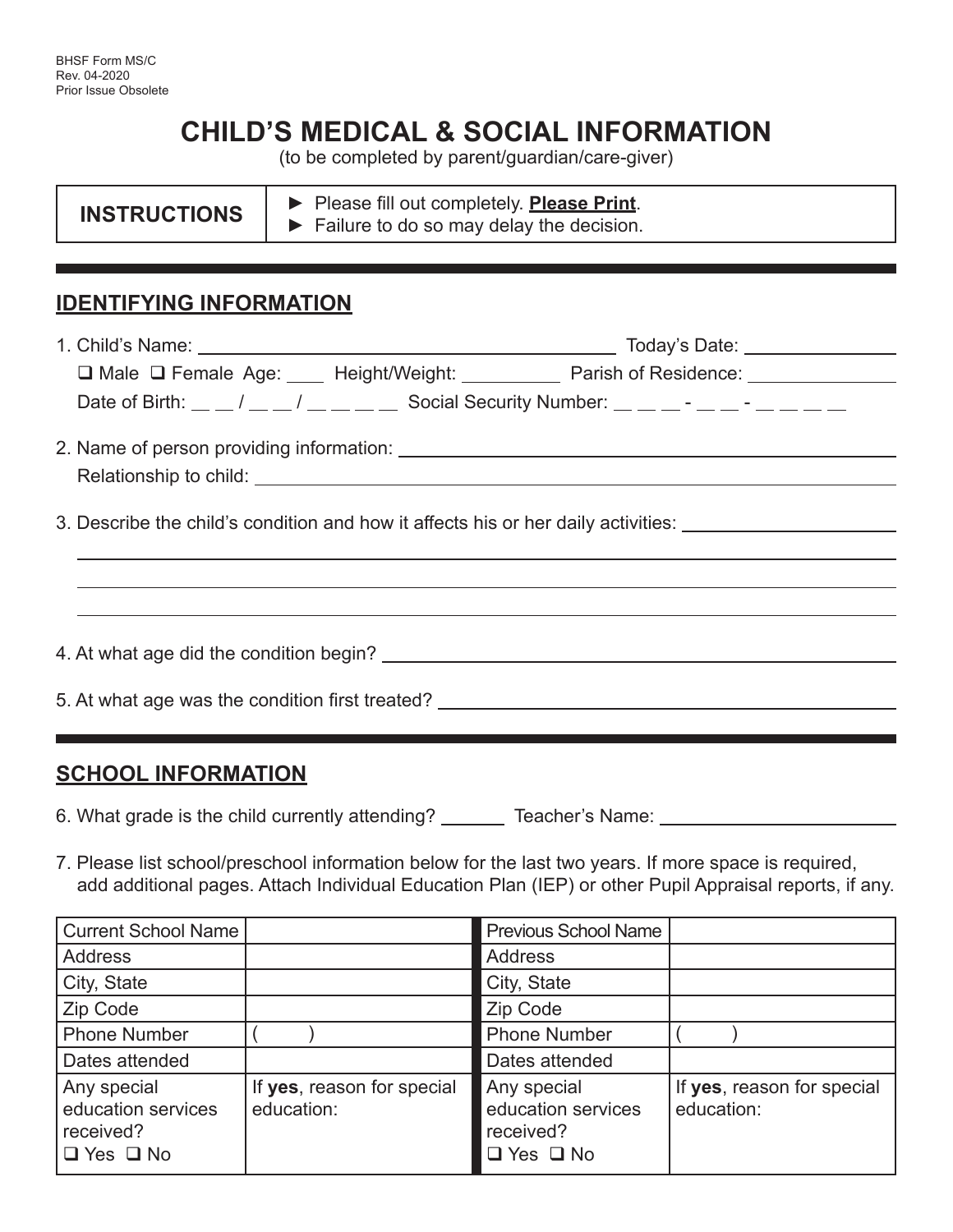8. Does child have any behavioral problems in school?  $\Box$  Yes  $\Box$  No If **yes**, please describe:

|                         | Have behavioral problems resulted in any in-school or out-of-school suspensions? $\square$ Yes $\square$ No |  |
|-------------------------|-------------------------------------------------------------------------------------------------------------|--|
| If yes, please explain: |                                                                                                             |  |

- 9. If child is school-age but is **not** in school, please explain why he or she is not in school:
- 10. Has child been tested for learning or behavioral problems at school?  $\Box$  Yes  $\Box$  No If **yes**, please list type of tests, and where and when testing was done:

#### **ACTIVITIES**

 $\overline{a}$ 

 $\overline{a}$ 

 $\overline{a}$ 

 $\overline{a}$ 

 $\overline{a}$ 

 $\overline{a}$ 

 $\overline{a}$ 

- 11. How does the child spend free time? List hobbies (reading, collecting, computer, etc.) and/or activities (sports, dance, school activities, scouting, clubs, etc.) and how often he/she participates:
- 12. Have there been any changes in the child's activities or behavior since his/her condition began? Yes No If **yes**, please explain:
- 13. Does the child help with household chores?  $\Box$  Yes  $\Box$  No If yes, what are the chores (make bed, feed pets, clean room, yard work, etc.) and how often are they done?

How much assistance does the child need to complete chores? \_\_\_\_\_\_\_\_\_\_\_\_\_\_\_\_\_\_\_\_

- 14. How does the child behave with adults (parents, teachers, neighbors)? Please give examples:
- 15. How does the child relate with peers (friends, other family members)? Please give examples: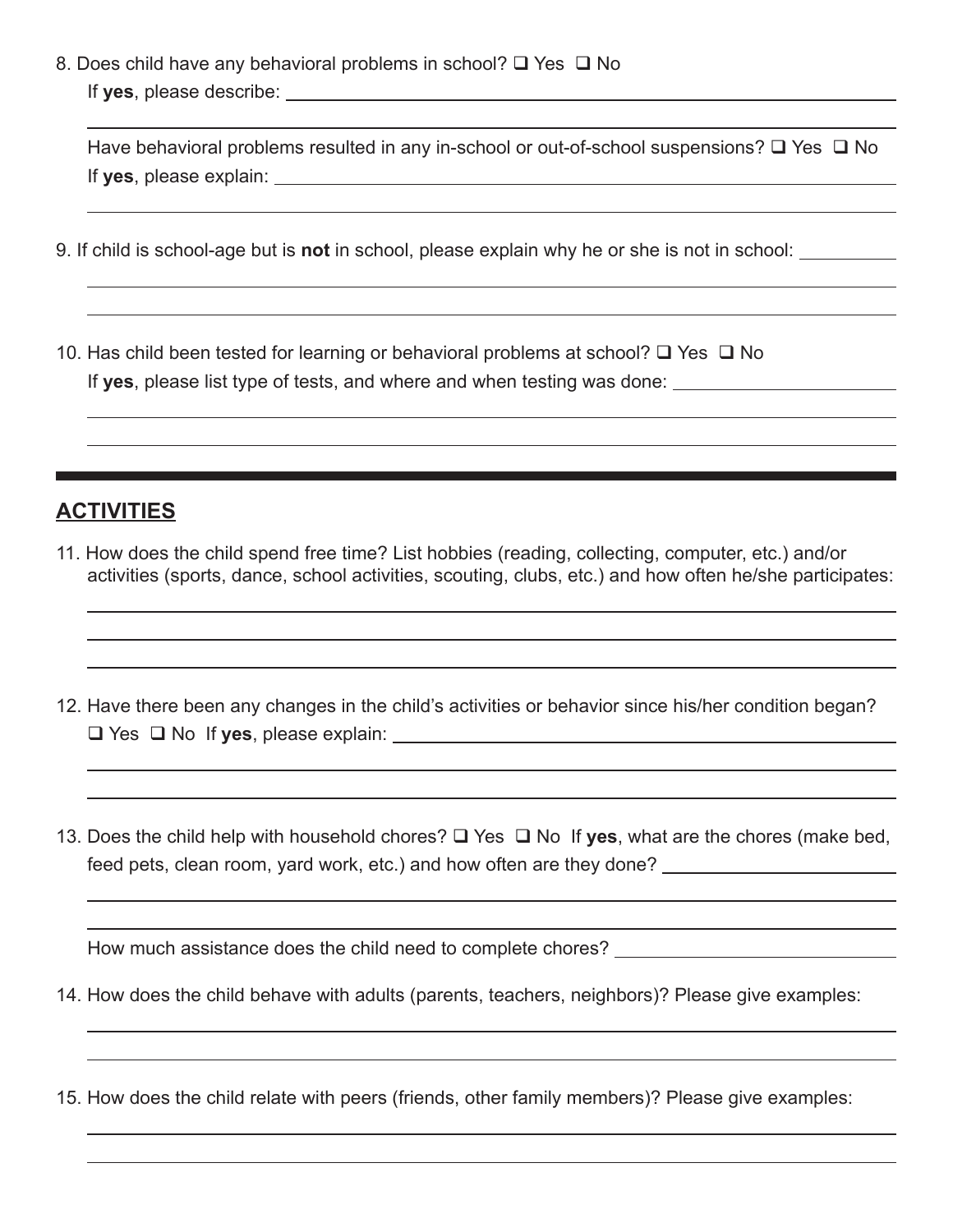16. Is the child able to care for himself/herself in an age appropriate way?  $\Box$  Yes  $\Box$  No If **yes**, please give examples:

## **MEDICAL AND HEALTHCARE INFORMATION**

 $\overline{a}$ 

 $\overline{a}$ 

 $\overline{a}$ 

17. List all medications that the child currently takes for his/her condition and who prescribes it:

| Name of medication | Dosage and<br>how often taken | Who prescribed? | Date of last visit<br>with this provider |
|--------------------|-------------------------------|-----------------|------------------------------------------|
|                    |                               |                 |                                          |
|                    |                               |                 |                                          |
|                    |                               |                 |                                          |
|                    |                               |                 |                                          |
|                    |                               |                 |                                          |

- 18. How does the medication affect the child?
- 19. During the last **24 months**, has the child received any testing or special examinations (hearing or vision tests, IQ testing, blood tests, breathing tests, X-rays, etc.)? Please list these below and include HeadStart, Early Intervention Services, Mental Health/Intellectual Disability Centers, etc.:

| Name of Doctor/<br>Hospital/Clinic/Agency<br>including specialists | Address, Zip Code,<br>and Phone Number | Date of test or<br>evaluation | Type of test or<br>evaluation |
|--------------------------------------------------------------------|----------------------------------------|-------------------------------|-------------------------------|
|                                                                    |                                        |                               |                               |
|                                                                    |                                        |                               |                               |
|                                                                    |                                        |                               |                               |

20. Does the child's condition cause pain or discomfort?  $\square$  Yes  $\square$  No

If **yes**, how does this affect his/her daily activities?